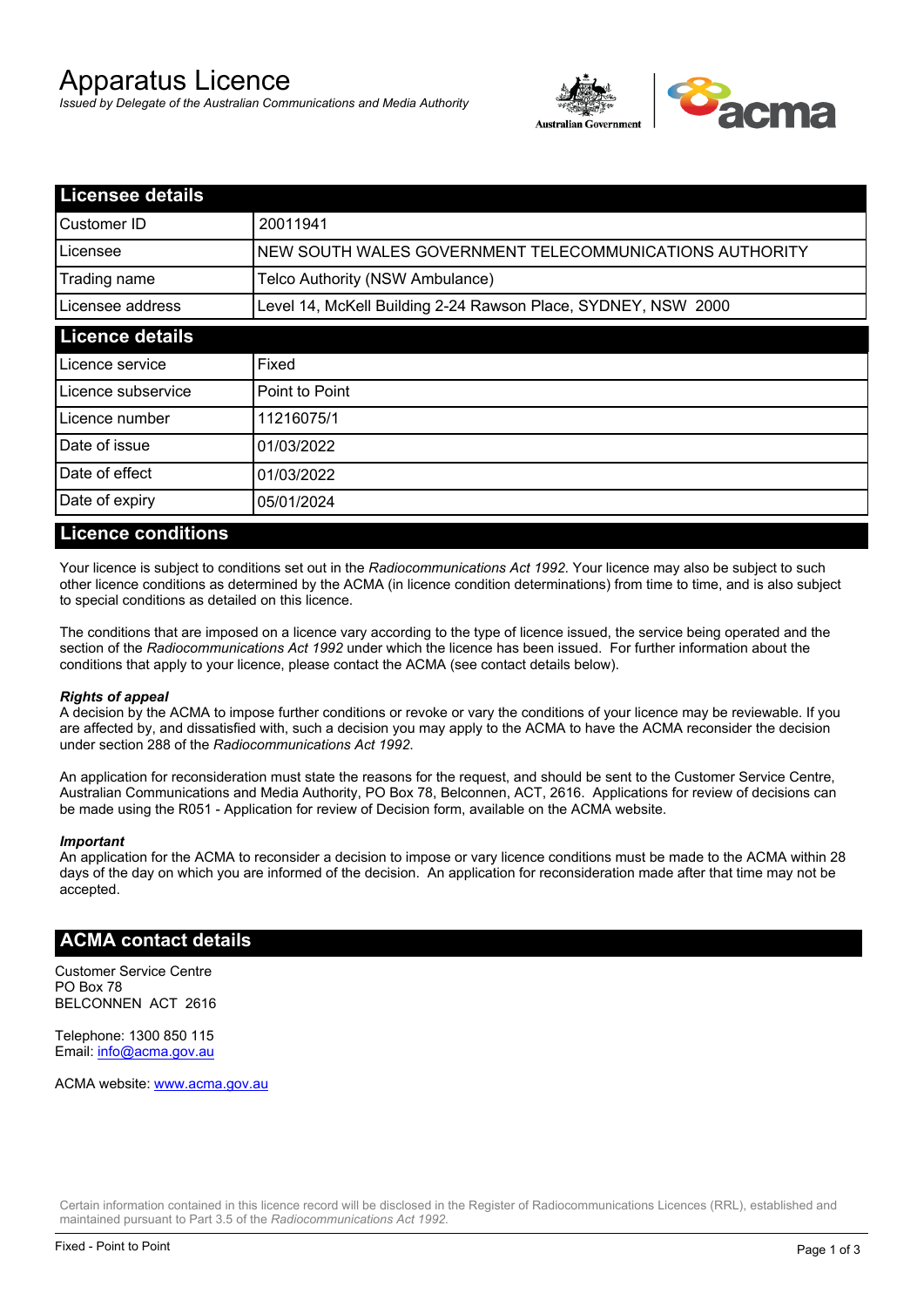# **Advisory Notes applying to licence no.: 11216075/1**

Conditions applicable to the operation of Point to Point station(s) authorised under this licence can be found in the Radiocommunications Licence Conditions (Apparatus Licence) Determination and the Radiocommunications Licence Conditions (Fixed Licence) Determination, the 'fixed licence lcd'. Copies of these determinations are available from the ACMA and from the ACMA home page (www.acma.gov.au).